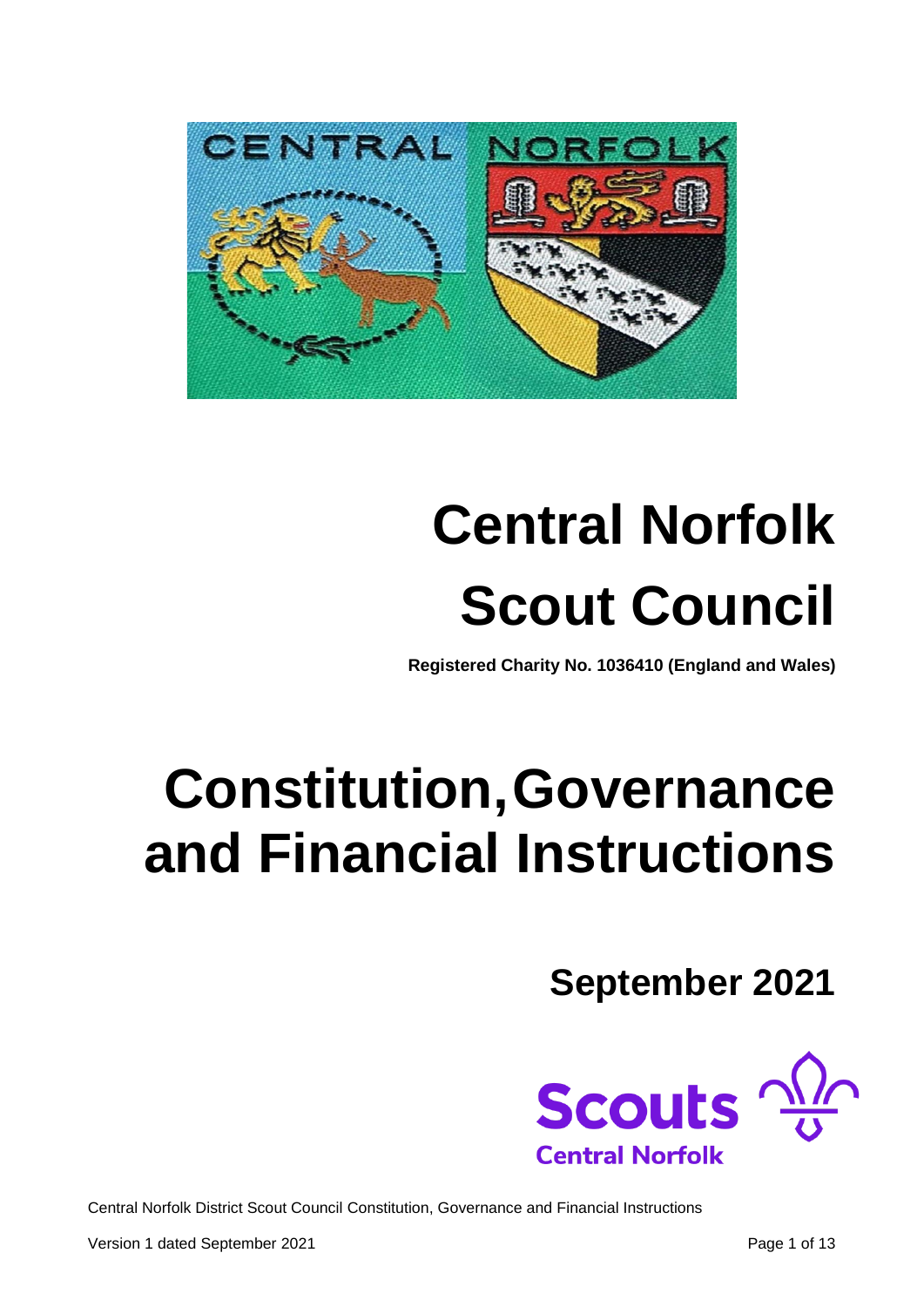# **1.0 Introduction**

1.1 This document has been produced by the Executive Committee of the Central Norfolk District Scout Council (the District) to clarify policy in relation to the management of its financial and administrative responsibilities. It should be read in conjunction with the Policy, Organisation & Rules (POR) of The Scout Association, which take precedence in all matters. Current POR, including amendments, can be found on the official Scout Association website: [www.scouts.org.uk/por](http://www.scouts.org.uk/por)

### **1.2 Governance and Compliance**

1.3 The District is governed and regulated by the current POR as published, and as amended from time to time, by the Scout Association and POR will apply to the District without variation. This includes the constitution of the District and its legal and regulatory obligations and, with particular respect to, the Charities Act 2011. The District Commissioner (DC) and District Chair are responsible for ensuring compliance to POR.

# **2.0 Constitution**

- 2.1 The District is a member of Norfolk County Scout Council. Its aim is:
	- i. To provide support for adults and Young Leaders with their roles in the provision of Scouting activities within the District.
	- ii. To provide district-wide activities for Beavers, Cubs, Scouts and Explorers.
	- iii. To provide and maintain the District camping resources at Garvestone and the Wells Activity Centre
- 2.2 Its necker is red in colour with a green and yellow trim; It also has an image of a campfire at the base of the point of the necker.
- 2.3 It consists of the following Scout Groups:
	- $i$ . 1<sup>st</sup> Ashill
	- $ii.$ 1<sup>st</sup> Beetley
	- iii. 1<sup>st</sup> Dereham
	- $iv<sub>2</sub>$ 2<sup>nd</sup> Dereham (Toftwood)
	- v. Fakenham Wensum
	- vi.  $2<sup>nd</sup>$  Marham (RAF)
	- vii. 1 1<sup>st</sup> Mattishall and District
	- viii. 1 1<sup>st</sup> Melton Magna
	- ix. Nelson Rural
	- $\mathbf{x}$ 1<sup>st</sup> Swaffham
	- xi. 1 1<sup>st</sup> Swanton Morley
- 2.3 It has the following Explorer Scout Units:
	- i. Panther (based at Marham)
	- ii. Stag (based at Beetley)
	- iii. Wolf (based at Fakenham)
- 2.5 It has the following Active Support Units:
	- i. District General ASU
- 2.6 The following Constitution is based on, and should be read in conjunction with, the model constitution within the paragraph 4.25 of POR.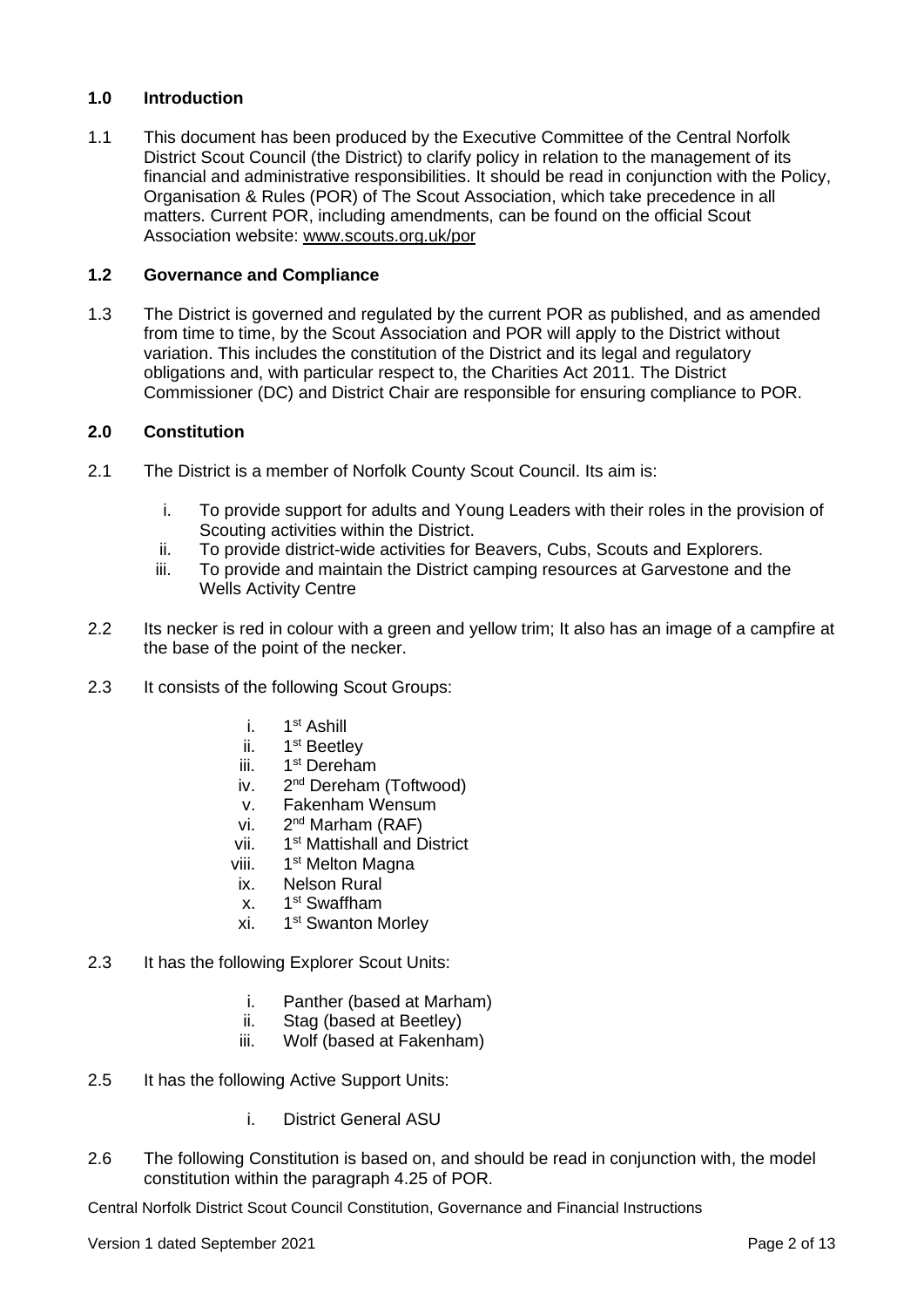- 2.7 This Constitution replaces all previous versions of the District Constitution.
- 2.8 In order to clarify and document the constitution of the District Executive Committee, this document defines the processes whereby members of the District Council are elected to the District Executive Committee. It also defines the operation of meetings, decision making and actions of both the District Council and District Executive Committee.

#### **3.0 The District Scout Council**

- 3.1 The District Scout Council is the electoral body, which supports Scouting in the District. It is the body to which the District Executive Committee is accountable.
- 3.2 Membership of the District Scout Council is open to the following persons:

#### 3.2.1 Ex Officio Members

All adult members and associate members of the Scout District (see District roles listed in The Appointments Process chapter, Table 2: Appointments).

All adults holding the following appointments from the Scout Groups in the District:

- i. Group Scout Leader
- ii. Deputy Group Scout Leader
- iii. Group Chair
- iv. Group Secretary
- v. Group Treasurer
- vi. Section Leader
- vii. Assistant Section Leader
- viii. Active Support Manager
- ix. all Explorer Scouts
- x. all members of the District Scout Network
- xi. A representative of the Troop Leadership Forum, selected from amongst the membership of the Forum
- xii. all parents of Explorer Scouts
- xiii. County Commissioner
- xiv. County Chair
- 3.2.2 Nominated Members

Other supporters of the District Appointed by the District Scout Council on the recommendation of the District Commissioner and the District Executive Committee.

The number of Nominated Members must not exceed the number of Ex Officio members.

Nominated members must be appointed for a fixed period not exceeding 3 years. Subsequent reappointments are permitted.

- 3.3 Membership of the District Scout Council ceases upon:
	- i. The resignation of the member
	- ii. the dissolution of the Council
	- iii. the termination of membership by Headquarters following a recommendation by the County Executive Committee.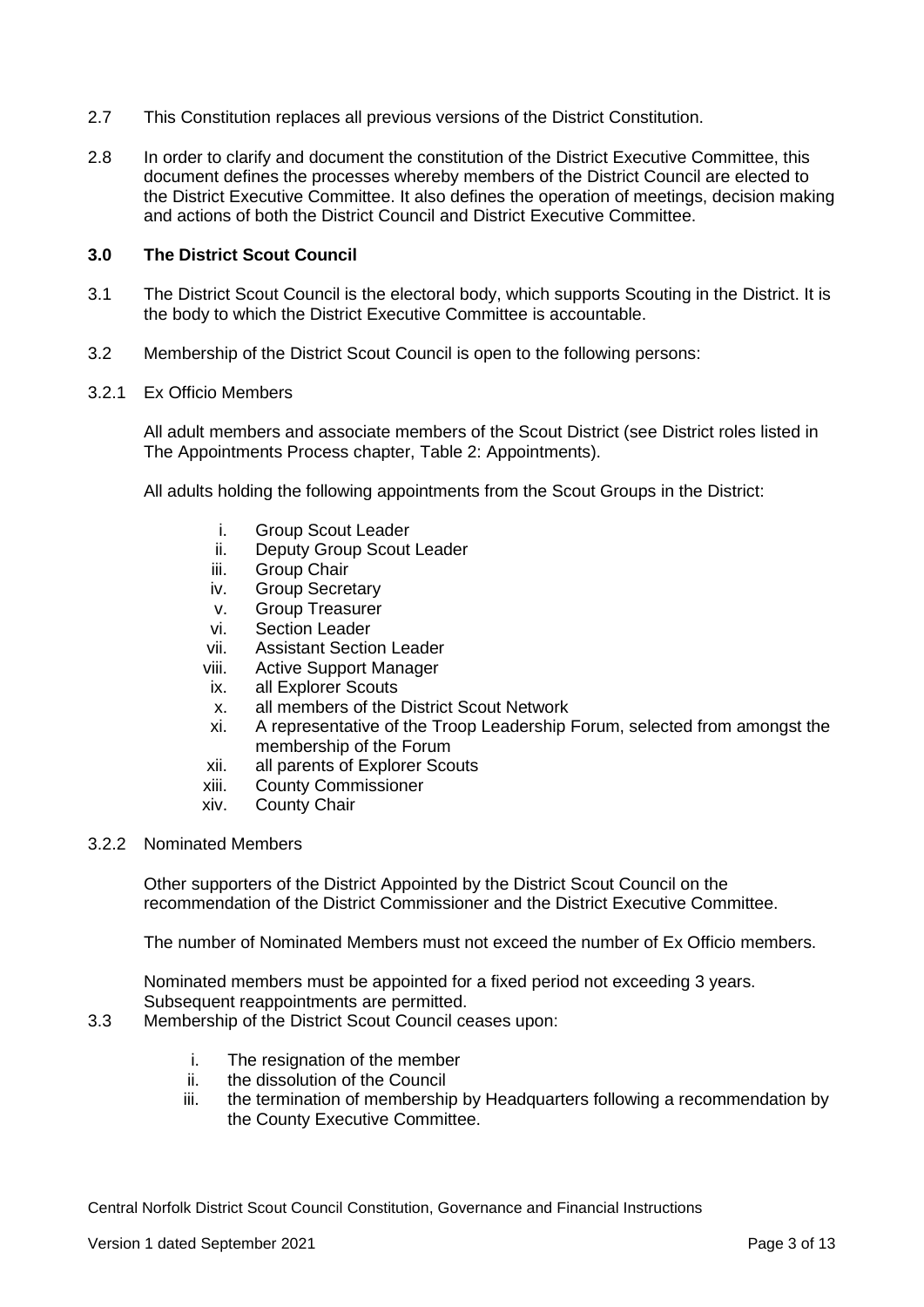- 3.4 The District Scout Council must hold an Annual General Meeting (AGM) within six months of the financial year end to:
	- i. Receive and consider the Annual Report of the District Executive Committee, including the annual statement of accounts
	- ii. Approve the District Commissioner's nomination of the District Chair and nominate
	- iii. Members of the District Executive Committee
	- iv. Elect a District Secretary unless the District Secretary is employed by the District Executive Committee
	- v. Elect a District Treasurer
	- vi. Elect certain members of the District Executive Committee
	- vii. Elect members of the District Scout Council to represent the District on the County Scout Council
	- viii. Appoint an auditor or independent examiner or scrutineer as required.
- 3.5 The District Secretary will give all members at least 28 days of the AGM and its agenda.
- 3.6 The District Chair may call an Extraordinary General Meeting (EGM) at any time during the year. An EGM has similar powers as an AGM but may only have a specific agenda that must be shared will all members at least 28 days' notice of the meeting.

# **4.0 The District Executive Committee**

- 4.1 The Executive Committee exists to support the District Commissioner in meeting the responsibilities of their appointment.
- 4.2 Members of the Executive Committee must act collectively as charity Trustees of the Scout District, and in the best interests of its members to:
	- i. Comply with the POR of The Scout Association.
	- ii. Protect and maintain any property and equipment owned by the District.
	- iii. Manage the District finances.
	- iv. Provide insurance for people, property and equipment at District events.
	- v. Provide sufficient resources for Scouting to operate within the District. This includes, but is not limited to, supporting recruitment, other adult support, and fundraising activities.
	- vi. Promote and support the development of Scouting in the local area.
	- vii. Manage and implement the Safety Policy locally.
	- viii. Ensure that a positive image of Scouting exists in the local community.
	- ix. Appoint and manage the operation of any sub-Committees, including appointing a Chair to lead the sub-Committees
	- x. Ensure that Young People are meaningfully involved in decision making at all levels within the District
	- xi. The opening, closure and amalgamation of Groups, Explorer Scout Units, Scout Network and Scout Active Support Units in the District as necessary.
	- xii. Appoint and manage the operation of an Appointments Advisory Committee, including appointing an Appointments Committee Chair to lead it.
	- xiii. Supervising the administration of Groups, particularly in relation to finance and the trusteeship of property.
- 4.3 The Executive Committee must also:
	- i. Appoint Administrators, Advisers, and Co-opted members of the Executive Committee.
	- ii. Approve the Annual Report and Annual Accounts after their examination by an appropriate auditor, independent examiner or scrutineer.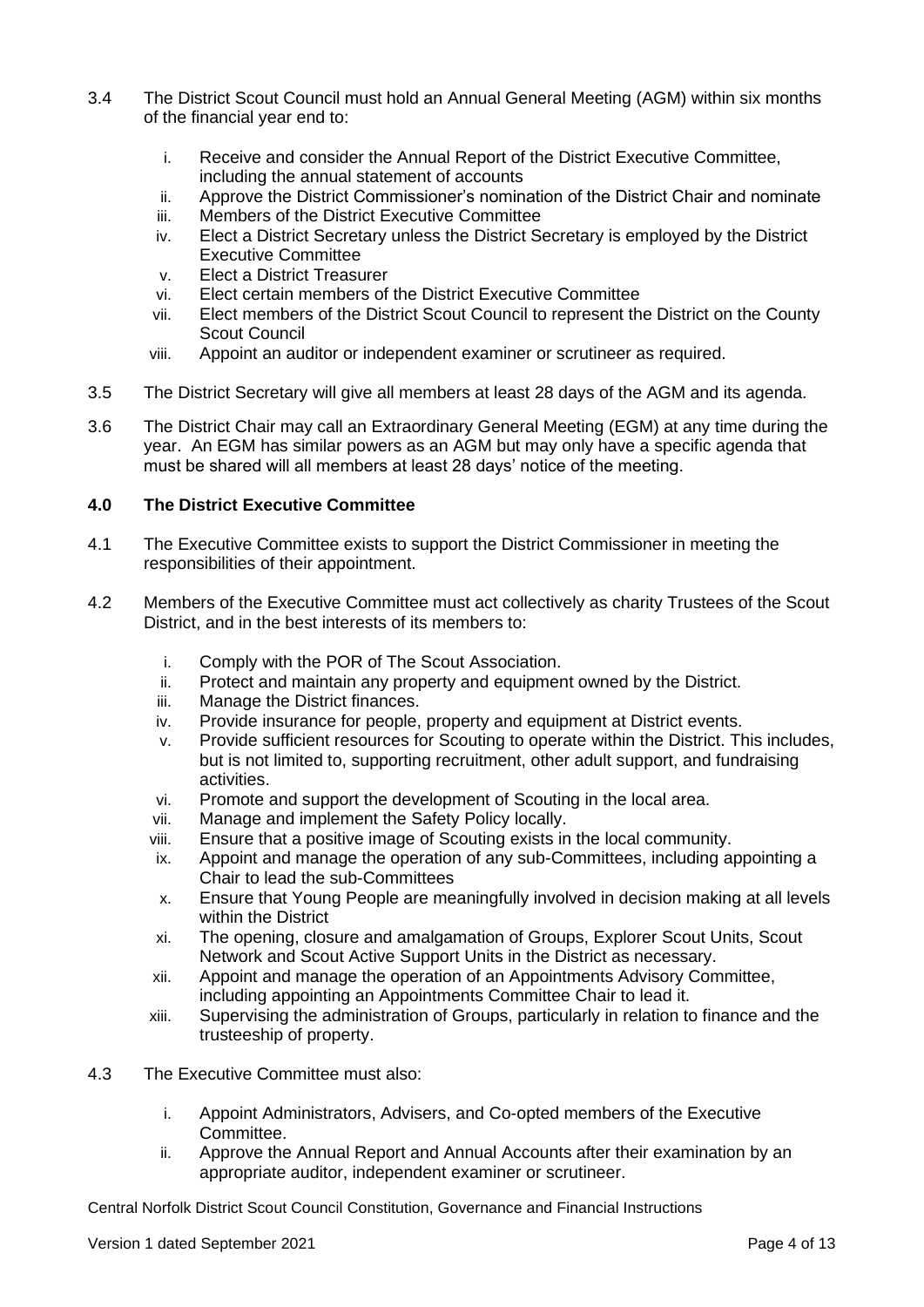- iii. Present the Annual Report and Annual Accounts to the Scout Council at the Annual General Meeting; file a copy with the County Executive Committee; and if a registered charity, to submit them to the appropriate charity regulator. POR rule 13.3 refers.
- iv. Maintain confidentiality with regard to appropriate Executive Committee business.
- v. Where staff are employed, act as a responsible employer in accordance with Scouting's values and relevant legislation.
- vi. Ensure line management responsibilities for employed staff are clearly established and communicated.
- 4.4 The District Executive Committee consists of the following members:
- 4.4.1 Ex-officio members
	- i. The District Chair
	- ii. The District Commissioner
	- iii. The District Youth Commissioner
	- iv. The District Secretary
	- v. The District Treasurer
	- vi. The District Explorer Scout Commissioner
	- vii. The District Scout Network Commissioner
- 4.4.2 Elected members
	- i. Persons elected at the District Annual General Meeting.
	- ii. These should normally be four to six in number.
	- iii. The actual number must be the subject of a resolution by the District Scout Council.
- 4.4.3 Nominated members
	- i. Persons nominated by the District Commissioner.
	- ii. The nominations must be approved at the District Annual General Meeting.
	- iii. Persons nominated need not be members of the District Scout Council and their number must not exceed that of the elected members.
- 4.4.4 Co-opted members
	- i. Persons co-opted annually by the District Executive Committee.
	- ii. The number of co-opted members must not exceed that of the elected members.
	- viii. This may include the District Quartermaster, Appointments Chair/Secretary, ASU Manager and/or the District Local Training Manager
- 4.4.5 The County Commissioner and the County Chair have the right of attendance at meetings of the District Executive Committee.
- 4.4.6 Additional Requirements for Sub-Committees
	- i. Sub-Committees consist of members nominated by the Committee.
	- ii. The District Commissioner and the District Chair will be ex-officio members of any Sub-Committee of the District Executive Committee.
	- iii. Any fundraising committee must include at least two members of the District Executive Committee
	- iv. No Section Leader, Assistant Leader or Section Assistant should serve on such a fundraising subcommittee.
- 4.4.7 Additional Requirements for Charity Trustees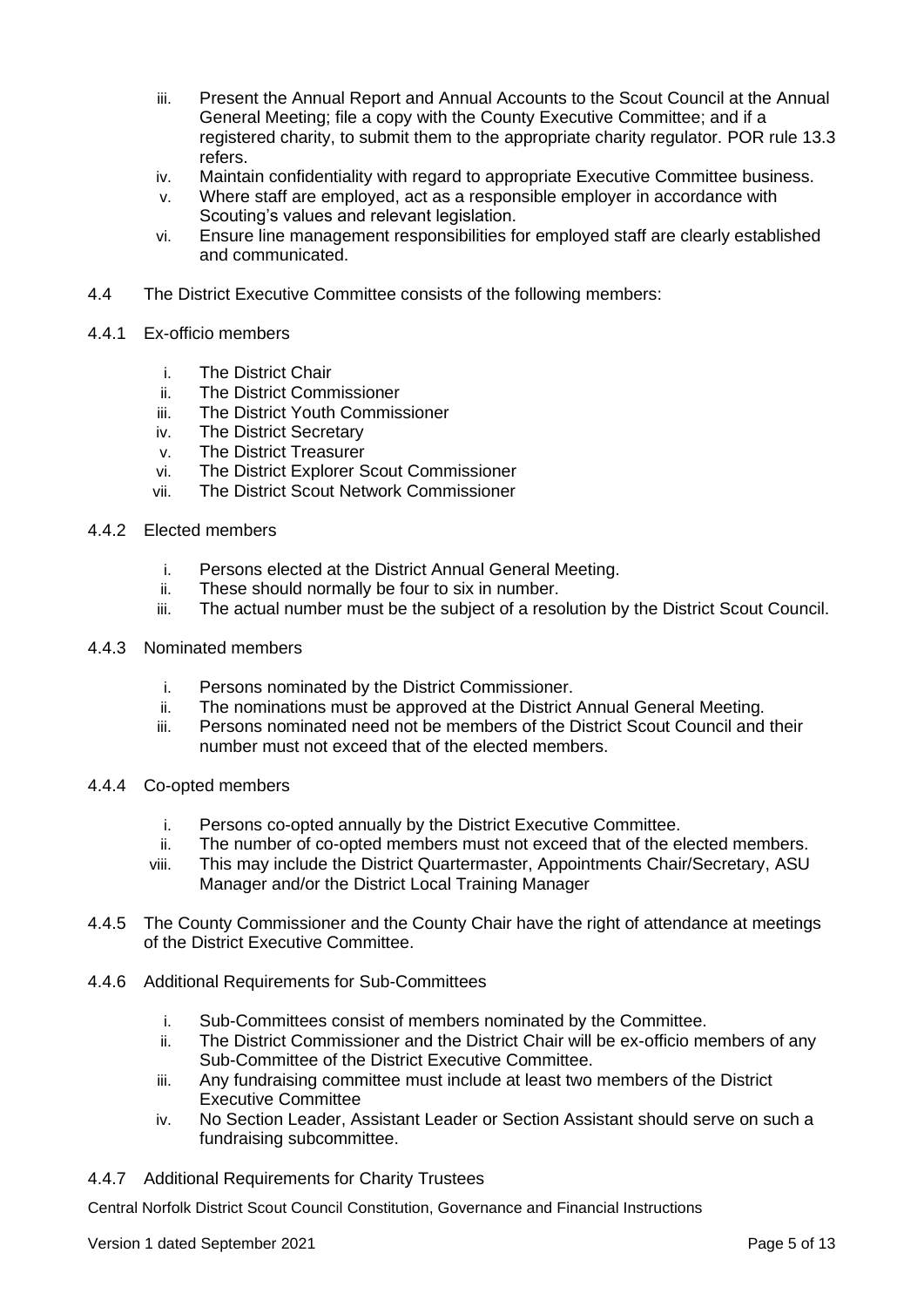- i. All ex-officio, elected, nominated, and co-opted members of the District Executive Committee are Charity Trustees of the Scout District.
- ii. Only persons aged 18 and over may be full voting members of the District Executive Committee because of their status as Charity Trustees (however the views of young people in the District must be taken into consideration).
- iii. Complete Module 1 Essential Information, Safety, Safeguarding, GDPR and Trustee Introduction training within 5 months of the role start date.
- iv. Certain people are disqualified from being Charity Trustees by virtue of the Charities Acts. (See rule 13.1)
- v. Charity Trustees are responsible for ensuring compliance with all relevant legislation including the Data Protection Act 2018.

# **5.0 The District Team Meeting**

- 5.1 The District Team, comprising the District Youth Commissioner, Deputy District Commissioners, Explorer Scout Commissioner, Scout Network Commissioner, all Assistant District Commissioners, District Leaders and District Scout Active Support Managers, meet as frequently as necessary. The District Commissioner will chair the meetings.
- 5.2 The purpose of the District Team Meeting is to:
	- i. Review the progress, standards and effectiveness of programmes of Groups, Explorer Scout Units and District Scout Network in the District
	- ii. Plan a programme of visits to Scout Groups, Explorer Scout Units and District Scout Network
	- iii. Give support and encouragement to Leaders
	- iv. Plan the support of adults undertaking Adult Training
	- v. Plan any programme of District events deemed to be necessary to supplement Scouting in the Groups, Explorer Scout Units and District Scout Network
	- vi. Secure the support of District Scout Active Support Units in the work of the District
	- vii. Keep the District Executive Committee advised of the financial requirements of the training programme in the District, including Explorer Scout Units and District Scout Network

# **6.0 Conduct of Meetings in the Scout District**

- 6.1 In meetings of the District Scout Council and the District Executive Committee, only the members specified may vote.
- 6.2 Decisions are made by a simple majority of votes of those present at the meeting. In the event of an equal number of votes being cast on either side in any issue the chair does not have a casting vote and the matter is taken not to have been carried.
- 6.3 The Chair of all meetings must ensure that their meeting follows its agenda, timings and that all voices and opinions are heard. The Chair has the power to ask a member to stop talking if they feel that they are dominating a discussion to the detriment of that discussion.
- 6.4 The District Scout Council must make a resolution defining a quorum for meetings of the Council and the District Executive Committee and its sub-Committees. All District meetings will be quorate when three quarters (3/4) of its members are present.
- 6.5 Electronic voting (such as email) is allowed for decision making of the District Executive Committee and its Sub-Committees when deemed appropriate by the Chair. In such instances at least 75% of committee members must approve the decision.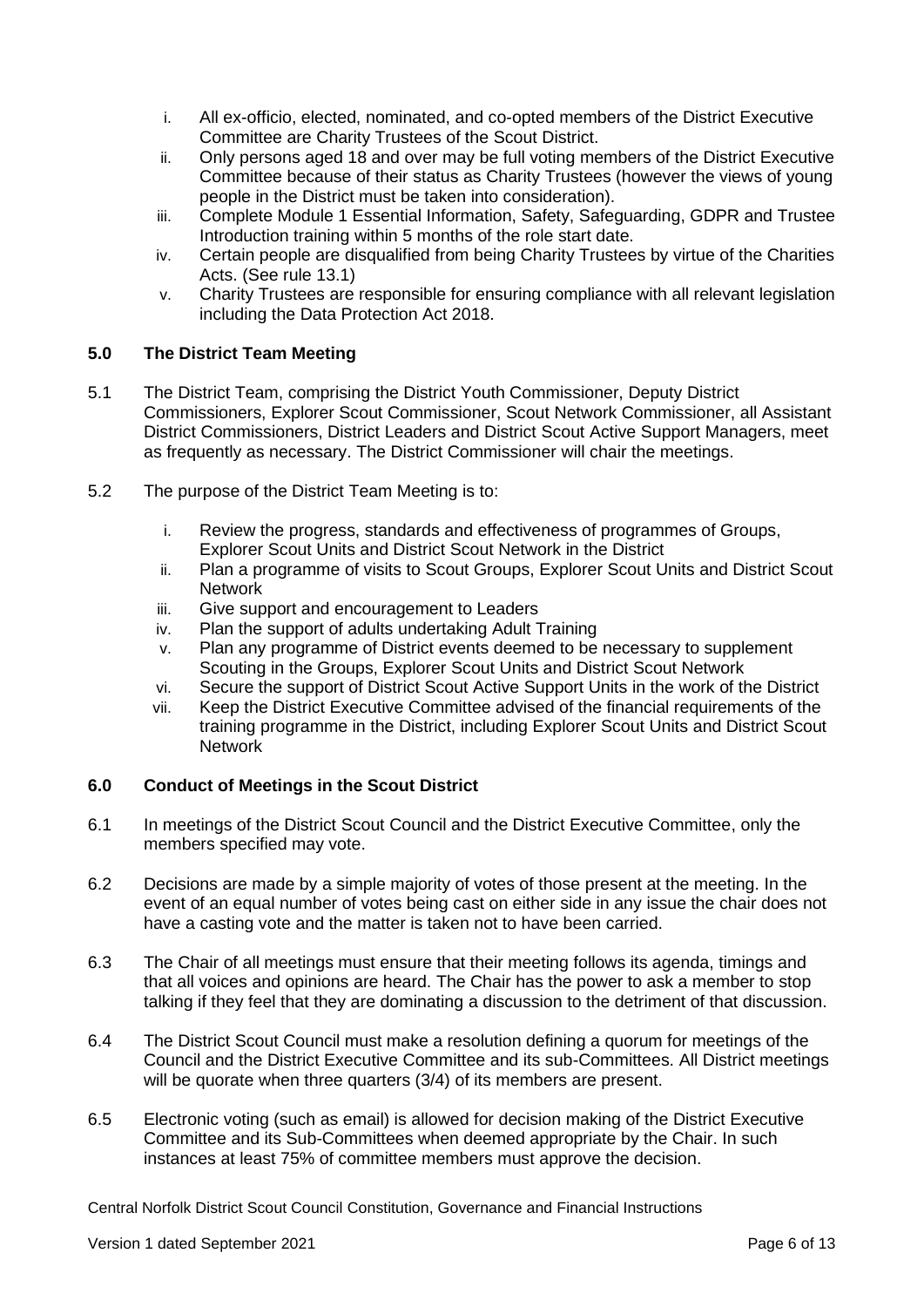- 6.6 The Chair may propose that for votes if members to not reply within the stated time that are in favour of the proposal. If this method is used, then the proposal, its options and time scales to reply must be clearly and unambiguously stated.
- 6.7 The District Executive Committee and its Sub-Committees can meet electronically as agreed by the appropriate Chair.
- 6.8 In the absence of the Chair of a Committee, then another full member of that will take over for the duration of that meeting. For the District Executive Committee, this should be the District Secretary. For the District Team meeting, this will be the District Explorer Scout Commissioner or other District manager. Should there be an entry here to say if the Chair is not at the meeting who should chair that one.

#### **7.0 Financial Controls**

- 7.1 The District Treasurer, acting on behalf of the other Executive Committee members (who are the Group's Charity Trustees), has overall operational responsibility for the governance and maintenance of all finances.
- 7.2 The District shall operate a main bank account, using a mainstream bank into which all receipts are deposited. This account will require a minimum of two signatories; however, the District shall hold a minimum of three. This may be one signatory where banking systems prevent the use of two signatories.
- 7.3 The signatories on the account shall be: the District Treasurer; the District Chair and the District Commissioner. Other members may be appointed, subject to approval of the District Executive Committee.
- 7.4 Additional accounts may be created for specific purposes, e.g., investment or high interest accounts. These may only be created with the approval of the District Executive Committee.
- 7.5 In addition to the main responsibilities of their role, the District Treasurer will produce an ongoing balance sheet for all District accounts. This is to include a brief narrative that highlights key activity and any financial risks to the agreed budgets.
- 7.6 When exercising their responsibilities to manage a budget with the District (Para 4.2 iii refers), the District Executive Committee will approve and allocate funding within the following framework:

# **i. Amounts under £500**

- a. The District Executive may create budgets for specific purposes, and they will form a part of its overall annual budget statement.
- b. It will have a 10% tolerance allocated to it.
- c. The budget will be assigned to named owners.
- d. These budgets may be spent without further approval.
- e. There is no requirement to obtain specific quotes or estimates for this expenditure, but it is considered good practice to do so.
- f. All budget holders are expected to show good judgement when spending District monies.
- g. Where the budget owner believes it will exceed its limit, they must report this to the District Executive Committee at their soonest opportunity.

# **ii. Amounts between £501-£5000**

a. The District Executive may create budgets for specific purposes, and they will form a part of its overall annual budget statement.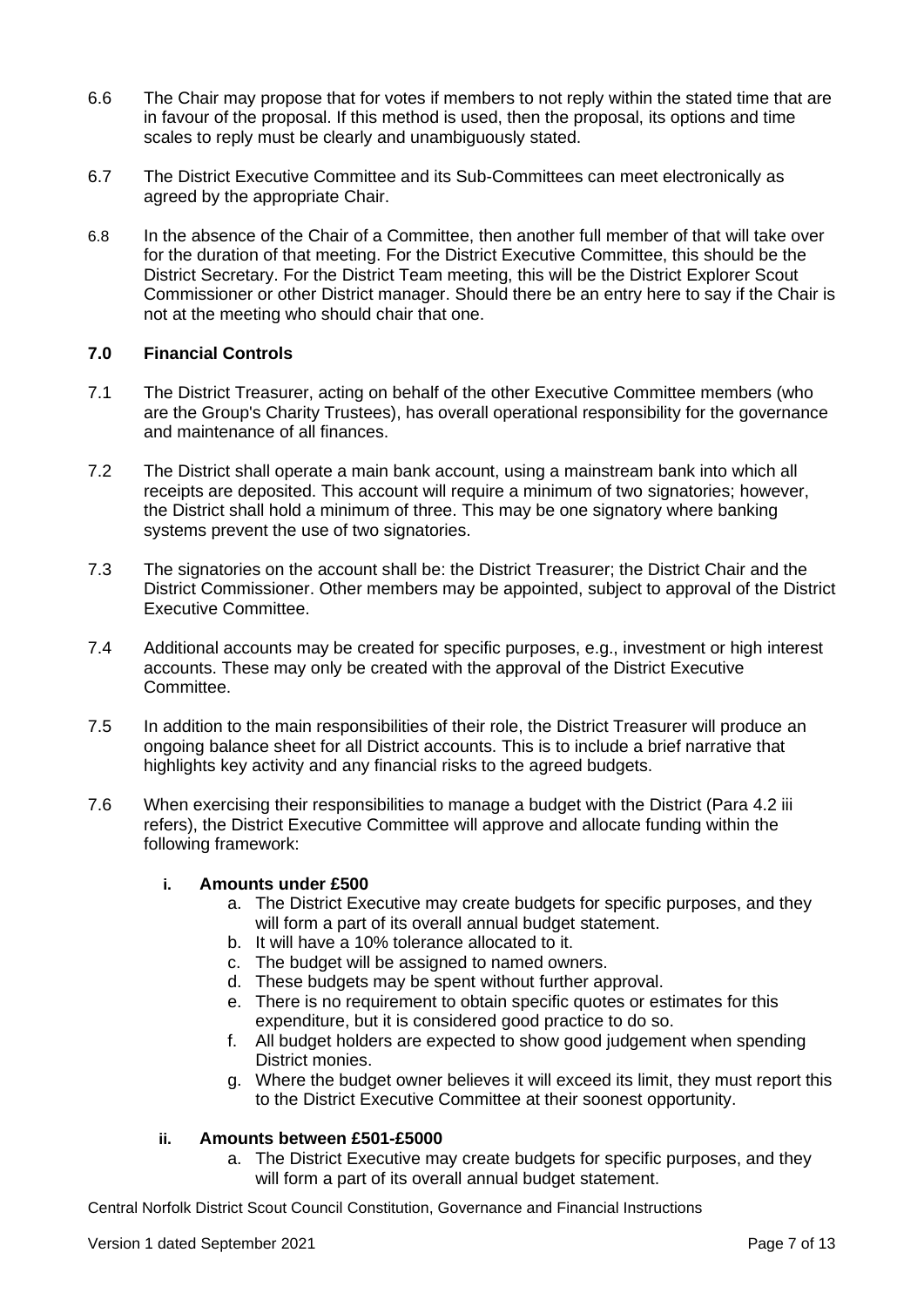- b. It will have a 10% tolerance allocated to it.
- c. The budget will be assigned to named owners.
- d. These budgets may not be spent without further approval.
- e. The budget owner must obtain three quotes or estimates for this expenditure and present them to the District Executive Committee to evidence sound financial control.
- f. The District Executive Committee does not have to accept the cheapest quote, instead they should consider the best value for money within the budget allowed.
- g. The production and decision about quotes or estimates may be done electronically so that quotes do not expire and projects many continue in a timely manner. Para 6.5 refers.
- h. All budget holders are expected to show good judgement when spending District monies.
- i. Where the budget owner believes it will exceed its limit, they must report this to the District Executive Committee at their soonest opportunity.

#### **iii. Amounts over £5001**

- a. The District Executive may propose budgets for specific purposes, and they will form a part of its overall annual budget statement.
- b. It will have a 10% tolerance allocated to it.
- c. Any budget over £5001 must be presented to and approved by the members of the District Scout Council at its AGM, or an EGM for that purpose.
- d. The budget will be assigned to named owners.
- e. These budgets may not be spent without further approval.
- f. The budget owner must obtain three quotes or estimates for this expenditure and present them to the District Executive Committee to evidence sound financial control.
- g. The District Executive Committee does not have to accept the cheapest quote, instead they should consider the best value for money within the budget allowed.
- h. The production and decision about quotes or estimates may be done electronically so that quotes do not expire and projects many continue in a timely manner. Para 6.5 refers.
- i. All budget holders are expected to show good judgement when spending District monies.
- j. Where the budget owner believes it will exceed its limit, they must report this to the District Executive Committee at their soonest opportunity.
- k. The District Executive will then inform the District Scout Council for further guidance or approval.

# **iv. Emergency Funds**

- a. The District Executive Committee shall allocate a fund of £500 for emergency funding, and it will form a part of its overall annual budget statement.
- b. It will be allocated jointly to the District Commissioner and the District Chair, and its use is entirely at their discretion. They should act in agreement but if this is not possible and time is of the essence then either person may act alone.
- c. When used this must be reported to the District Executive Committee at their soonest opportunity.
- d. It may be spent as described in Para 7.1i
- 7.7 When creating, or managing, a budget, members must not contrive to disaggregate two more budgets together to avoid having follow the rules for higher budgets.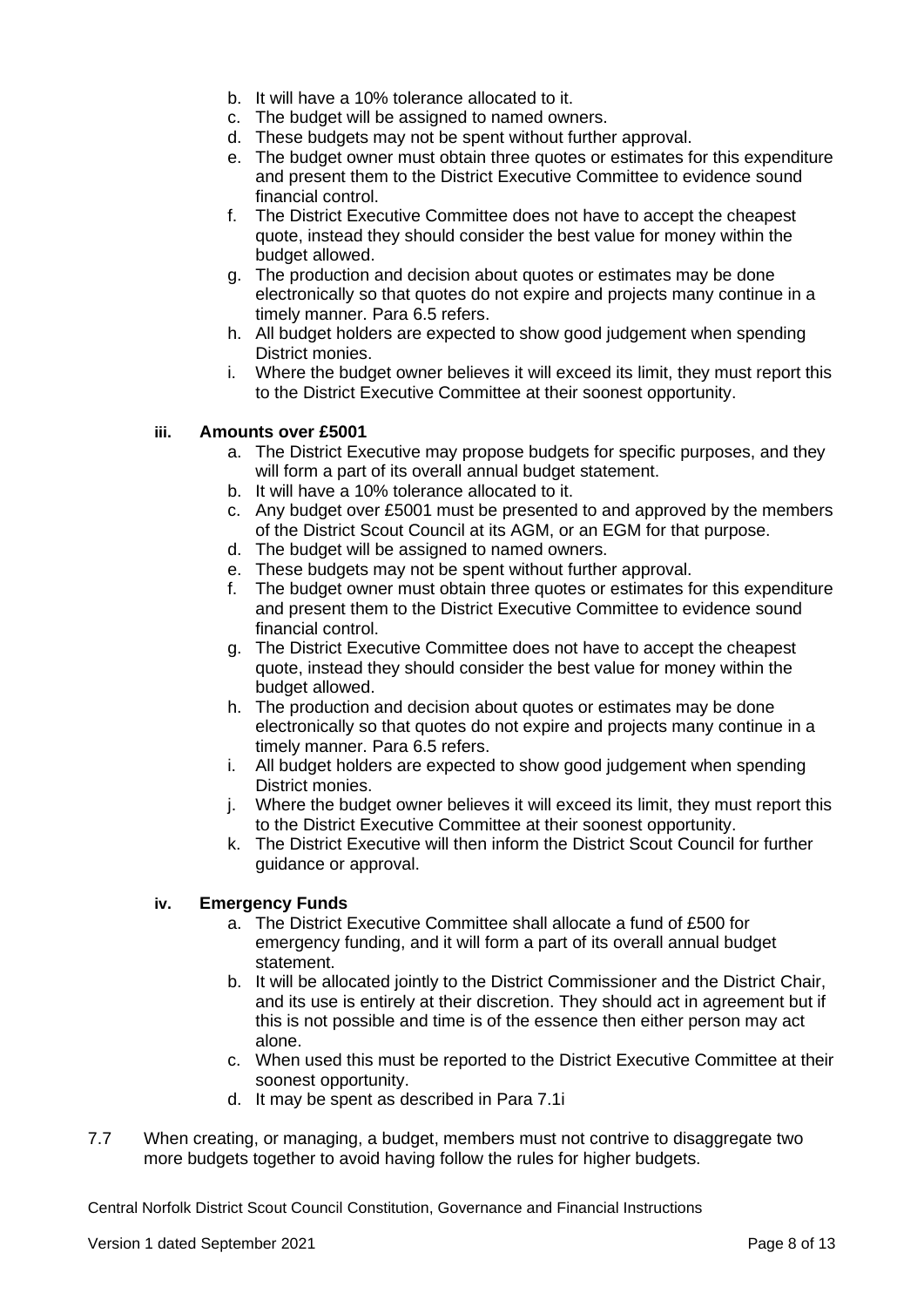- 7.8 All budgets will have a 10% tolerance associated to them. For budgets up to £5000, where this extra budget is required, the District Executive Committee will approve its use. If time is of the essence, the District Commissioner, the District Chair and District Treasurer may act on behalf of the District Executive Committee. All budgets, £5001 and over, the District Scout Council must be informed for further guidance or approval.
- 7.9 Should any member believe that they have a conflict of interest when voting for, or spending a budget, they must declare this to the Chair of the relevant Committee. The member may be involved in any discussion but may preclude themselves from any vote. The Chair of the meeting may also decide to exclude that member from any vote.
- 7.10 The District budget must ensure that we hold a reserve to cover one year's operating costs. These operating costs include all known and reasonably expected expenses, e.g. insurance and the HQ and County elements of the annual membership fees for all members of the District.
- 7.11 The District does not expect volunteers to be 'out of pocket' as a result of providing purchased items or services for the genuine and direct benefit of the District and its young people or as required by the Scout Association. Where members have expenses, they must produce receipts to the District Treasurer before payment came be made. In exceptional circumstances, the District Chair may approve claims where they are satisfied that the expenditure was legitimate. These decisions must be recorded in the minutes of the District Executive Committee to provide an audit trail for the District Treasurer.
- 7.12 The rate payable for motor mileage is 35 pence per mile. An exemplar receipt must be produced. It is not then the rate becomes 30 pence per mile.

#### **8.0 District Appointments Advisory Committee**

- 8.1 The District Appointments Advisory Committee (DAAC) is a mandatory subcommittee within the District and must be established and maintained in accordance with POR. It will have a Chair and a Secretary.
- 8.2 The District Chairman may not hold the position on the DAAC, as the District Chairman's role includes resolving disputes involving the DAAC.
- 8.3 The membership of the DAAC may be reviewed at any time by the District Executive Committee.
- 8.4 The responsibilities of the County Appointments Advisory Committee are:
	- i. To interview and satisfy themselves as to the suitability of applicants for District appointments.
	- ii. With the District Commissioner, to review appropriate Appointments,
	- iii. Following the suspension of an adult within the District, to recommend continuation of suspension, re-instatement, modification or cancellation of Appointment.
	- iv. To support the District Commissioner in the resolution of disagreements.
- 8.5 When meeting with applicants, there will be a maximum of three members of the DAAC present. The only exception will be when a new member of the DAAC may attend as an observer, but they may not take part in the process.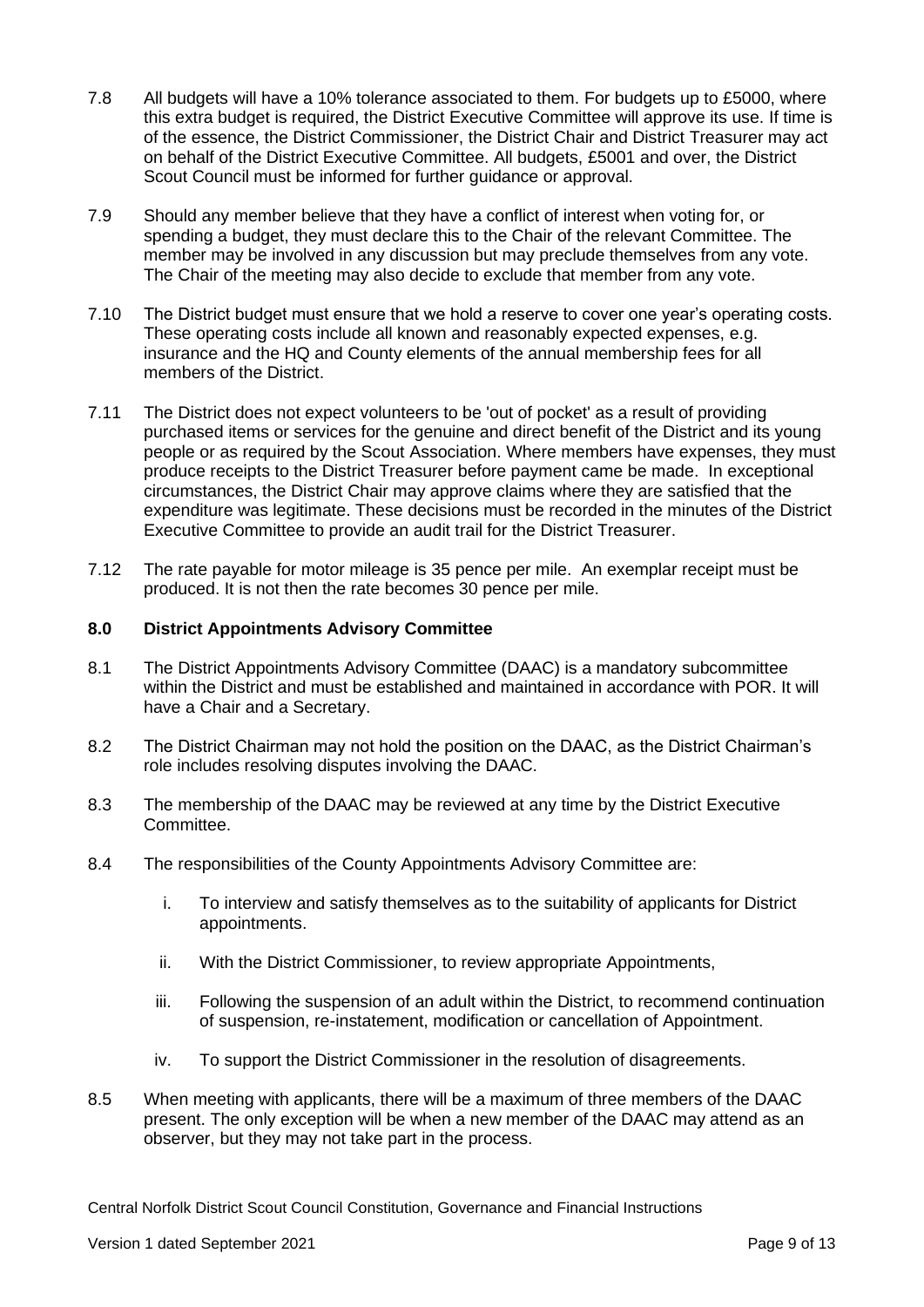- 8.6 Where possible, the DAAC should not include members who are known to the applicant, be from the same Group as the applicant, and should include members with experience of working with the section relating to the applicant.
- 8.7 Any recommendation to cancel or not renew a Leader Appointment must be agreed with the District Commissioner and a report submitted to Headquarters.
- 8.8 If the District Commissioner does not agree with a decision made by the DAAC, the matter must be referred to the County Commissioner whose decision must be accepted as final by all parties.

#### **9.0 Explorer Scout Units**

- 9.1 All Explorer Scouts within the District are managed and the responsibility of the District Explorer Scout Commissioner (DESC), this includes the use of Explorer Scouts as Young Leaders.
- 9.2 The current Explorer Scout Units are:
	- i. Panther Based at Marham Green Necker with a black trim
	- ii. Stag Based at Beetley Royal Blue Necker
	- iii. Wolf Based at Fakenham Royal Blue Necker
- 9.3 Explorer Scout Units based at Scout Groups should have a Partnership Agreement drawn up between both parties for the use of their Groups premises etc.
- 9.4 Any Group in the District who wishes to use Explorer Scouts as Young Leaders must seek the approval of the DESC before the Explorer Scout is used in this role.
- 9.5 Explorer Scouts who act as Young Leaders may wear that Groups necker "double rolled" with their Explorer necker.
- 9.6 All Explorer Scout finances shall be managed through the District Treasurer.

#### **10.0 Camps, Activities and Events**

- 10.1 District Nights Away experiences, activities and events should break even financially. In other words, when all expenses have been accounted for, the end balance should be as close to zero as is possible. That said, it is recognised that a zero balance is not a realistic target to achieve. In some circumstances, the District Executive Committee may approve a subsidy in advance.
- 10.2 It is the responsibility of the event organiser to ensure that it is properly budgeted and financed (including subsidy approvals) and that all required monies are collected prior to departure. If requested, by the District Executive Committee, a written budget must be produced to satisfy the Committee of appropriate financial procedures for the event.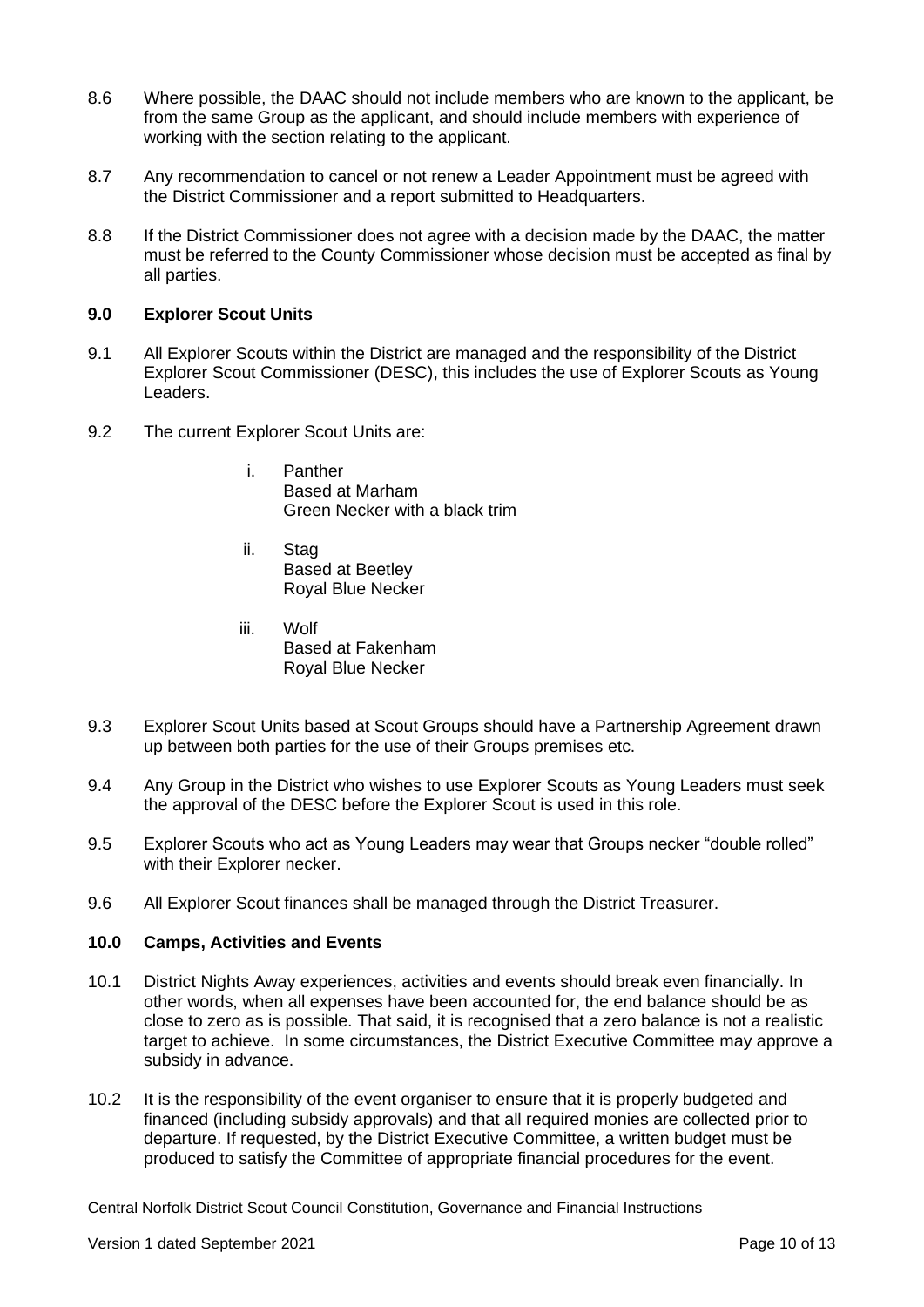10.3 It is the policy of the District that adults supporting Nights Away experiences are not expected to pay, beyond providing their time and a contribution towards catering costs. The District, through building the cost into an event's budget, shall cover the cost.

# **11.0 Health and Safety, and Risk Assessments**

- 11.1 The Health and Safety of all members and guests are of paramount importance. It is the responsibility of the District Executive Committee to ensure that formal risk assessments and fire risk assessment of the premises is carried out and are reviewed on an annual basis. In particular, the District Executive Committee is responsible for Garvestone and the Wells Activity Centre.
- 11.2 Any resulting actions from these assessments are to be prioritised and dealt with promptly and efficiently. The District Executive Committee are also responsible for ensuring appropriate records of checks are made and monitored and remedial work is undertaken as necessary.
- 11.3 It is the responsibility of the District Executive Committee to manage the maintenance and running of District premises, including grounds, for the benefit of its Members and to acceptable standards. This includes, although is not limited to, providing facilities and utilities such as toilets, a kitchen, furniture, heating, lighting etc., security and landscaping.
- 11.4 It is the responsibility of the District Executive Committee to ensure that all legal, contractual and associated financial matters with respect to its premises are resolved, including lease agreements, buildings & contents insurance, utility bills and other District liabilities.
- 11.5 The District shall seek to improve its premises and facilities. The District shall implement and maintain a Development Plan which will be reviewed regularly. In accordance with this Plan, the District shall seek external funding, through grants and other charitable bodies, as appropriate.
- 11.6 The District Executive Committee adopt the Scout Association Safety Policy in its entirety. It is the responsibility of the District Executive Committee to monitor the health and safety considerations of the District and the programme regularly. Health & Safety matters will be a standing item on all District Executive Committee meeting agendas.

### **12.0 Local Rules**

12.1 As all activities within the District will be run in accordance with POR, there are no requirements for "local rules" to be developed and implemented. Note: this is different from appropriate risk assessments.

# **13.0 Personal Property**

13.1 The District Executive Committee accepts no responsibility for any damage or theft of personal property, including vehicles, whilst in or on District premises.

#### **14.0 Key Holders**

- 14.1 It is the responsibility of the District Executive Committee to ensure that District premises are adequately secure.
- 14.2 Keys shall be provided to all District resources as deemed necessary. The District Commissioner and District Quartermaster will hold keys to all premises; all other members will be given access on an "as required" basis only.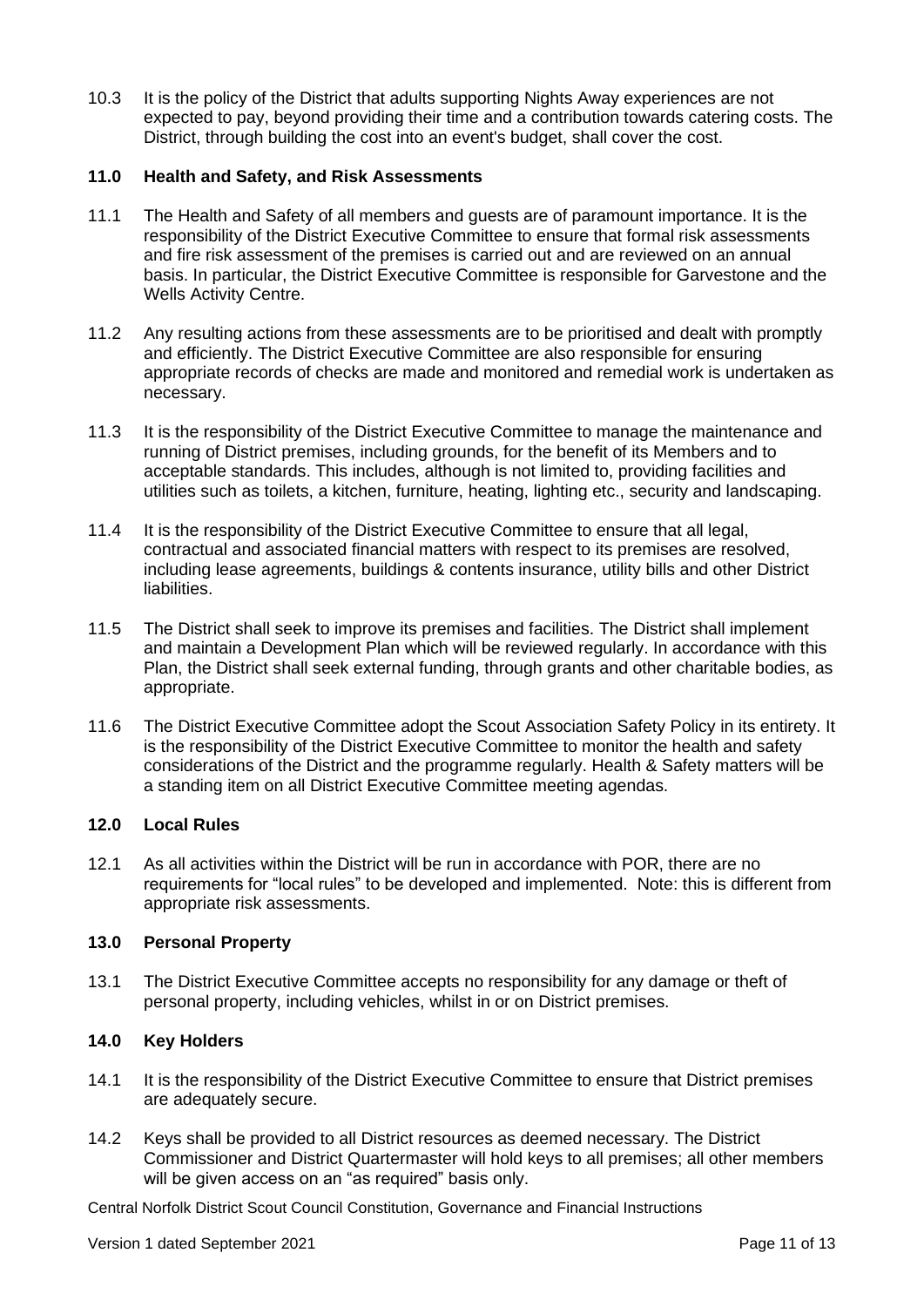- 14.3 Access to keys can include the use of combination key cases. Where these are used the District Quartermaster is responsible for changing the combinations every six months.
- 14.4 When the building is in use, the key holder shall be assumed to be responsible for the building and its occupants including fire evacuation procedures, health & safety issues and security.
- 14.5 When leaving, it is the responsibility of the key holder to ensure that the buildings and grounds are secured and that lights and other electrical equipment are switched off according to procedure.

### **15.0 Use of the District Premises**

- 15.1 The building and facilities at Garvestone campsite and the Wells Activity Centre are provided and maintained by the District for the direct benefit of the District and its members for Scouting purposes, including storage of Scouting related equipment.
- 15.2 The use of District premises for other Scouting purposes is encouraged as this promotes the reputation of the District in line with POR chapter 3. Use of facilities for these purposes shall incur a charge at the discretion of the District Executive Committee.
- 15.3 District premises may be hired to clubs, groups or private individuals in order to generate funds to further enhance the District's financial aims. Each hire shall be subject to a risk assessment and written agreement. The agreement should consider the following:
	- i. Neighbours (noise & traffic)
	- ii. Liability (damage to building or contents and accident liability to users)
	- iii. Hire charges (hourly charge or the whole event)
	- iv. Cleaning & rubbish removal
	- v. Areas out of bounds (Equipment store, Leader's office etc.)
	- vi. Key holder & security
- 15.4 Hire of the premises shall enhance the aims of the District through developing and building our relationship with the community and providing an additional revenue stream for the benefit of our membership.
- 15.5 All bookings shall be made through the District Treasurer. This will ensure no double bookings, priority for Scouting events and maximise the use of the building.

#### **16.0 Ownership and Review**

- 16.1 This Constitution is owned by the District Chair.
- 16.2 It must be reviewed initially after 12 months and then every two years.
- 16.3 Reviews may be earlier if deemed necessary by changes in POR or legislation.
- 16.4 Reviewed Constitutions must be presented to an AGM or EGM for approval
- 16.5 The Constitution must be made available to all members of the District.

#### **17.0 Version and Change Control**

17.1 This is version 0.5 FINAL DRAFT dated July 2021